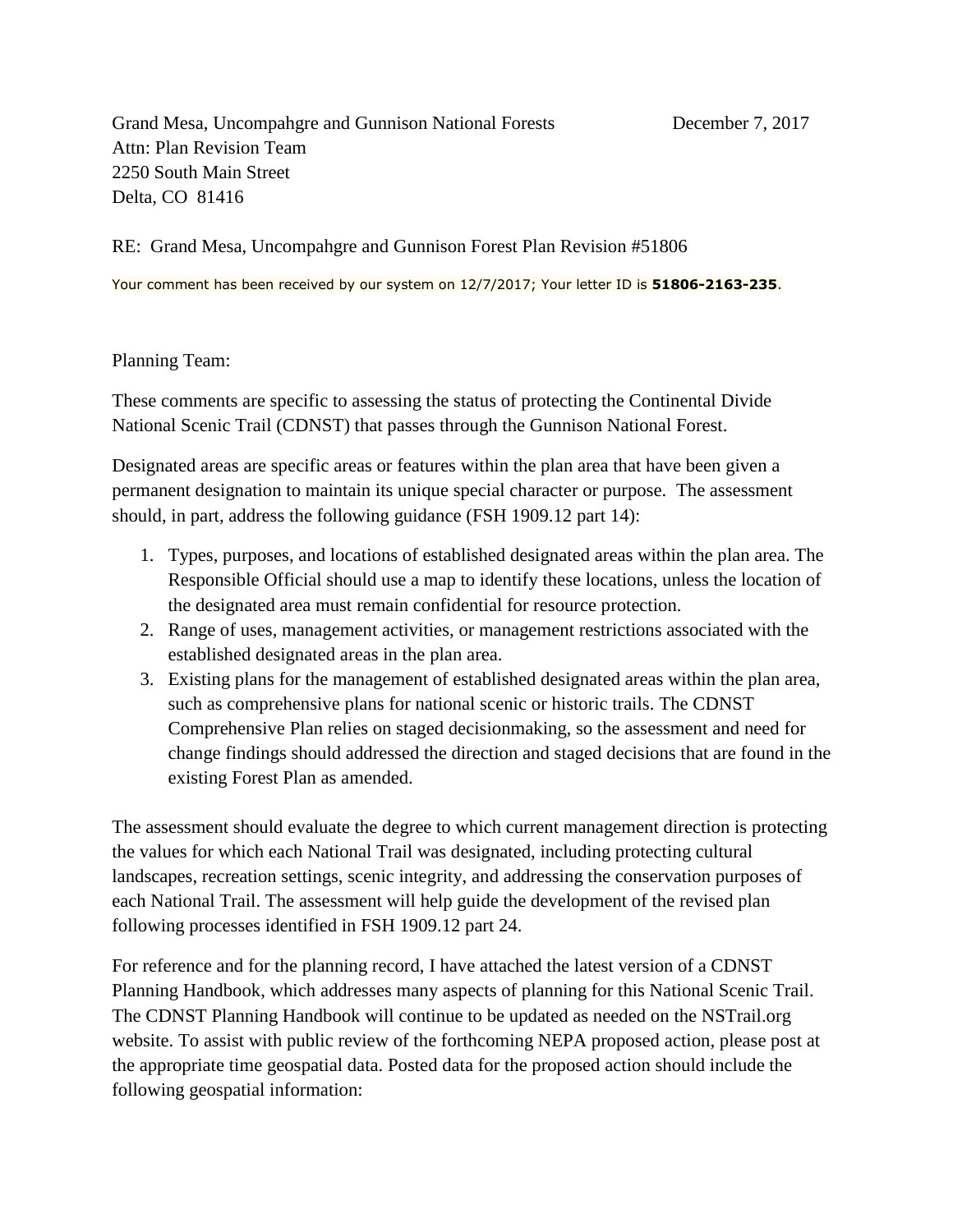- Administrative Boundaries (FSH 1909.12 22.2)
- Land Ownership (FSH 1909.12 22.2)
- Designated Areas, including Recommended Wilderness, Wilderness Study Areas, Eligible Wild & Scenic Rivers, Inventoried Roadless Areas, and the extent of the CDNST management corridor/rights-of-way to be established (FSH 1909.12 22.2 and 24) 2
- Recreation Opportunity Spectrum Classes to be established Summer and Winter (FSH) 1909.12 22.2 and 23.23a)
- Scenic Integrity Objectives to be established (FSH 1909.12 22.2 and 23.23f)
- Lands that May be Suitable for Timber Production FSH 1909.12 Chapter 60)
- CDNST travel route as an independent data layer (FSH 1909.12 23.231)
- NFS roads and trails with attribute data, including existing road maintenance levels and trail travel route fundamentals such as Designed Use, Managed Use, and Trail Class (FSH 1909.12 23.23l)

In general, I agree with the key issue discussion for the Continental Divide National Scenic Trail (CDNST) as found on pages 1, 11, and 46 of the designated area draft assessment report. I would have identified the specific statements that I support, but the review document is saved as a secure document that does not allow for the copying and pasting of text. (Please allow for the copying of text from published planning documents in the future.)

I encourage the Forest Supervisor to address the planning for the CDNST in collaboration with the Rio Grande Forest Supervisor where the CDNST corridor is shared. The attached map depicts a recommended CDNST National Trail Management Corridor across this shared boundary.

Looking ahead to next summer, please consider hosting a field trip in the Gunnison area to review any proposed revised Forest Plan direction in relation to SBEADMR timber sales and the CDNST management corridor. Possible review sites could include the proposed Sargents Mesa, Divide, or Millswitch Timber Sale areas—note: please add the CDNST travel route to the sale area maps.

The proposed 2018 timber sales degrade the CDNST corridor ROS setting and substantially interfere with the CDNST nature and purposes and should be modified. NTSA Section 7(c) states, "Other uses along the trail, which will not substantially interfere with the nature and purposes of the trail, may be permitted by the Secretary charged with the administration of the trail… [E]fforts be made to avoid activities incompatible with the purposes for which such trails were established." In any case, ensure that the proposed timber sales along the CDNST travel route are in compliance with the Forest Plan VRM direction (FP, page III-12 through III-15).

The year 2018 is the 50th Anniversary of the National Trails System Act and the 40th Anniversary of the establishment and designation of the Continental Divide National Scenic